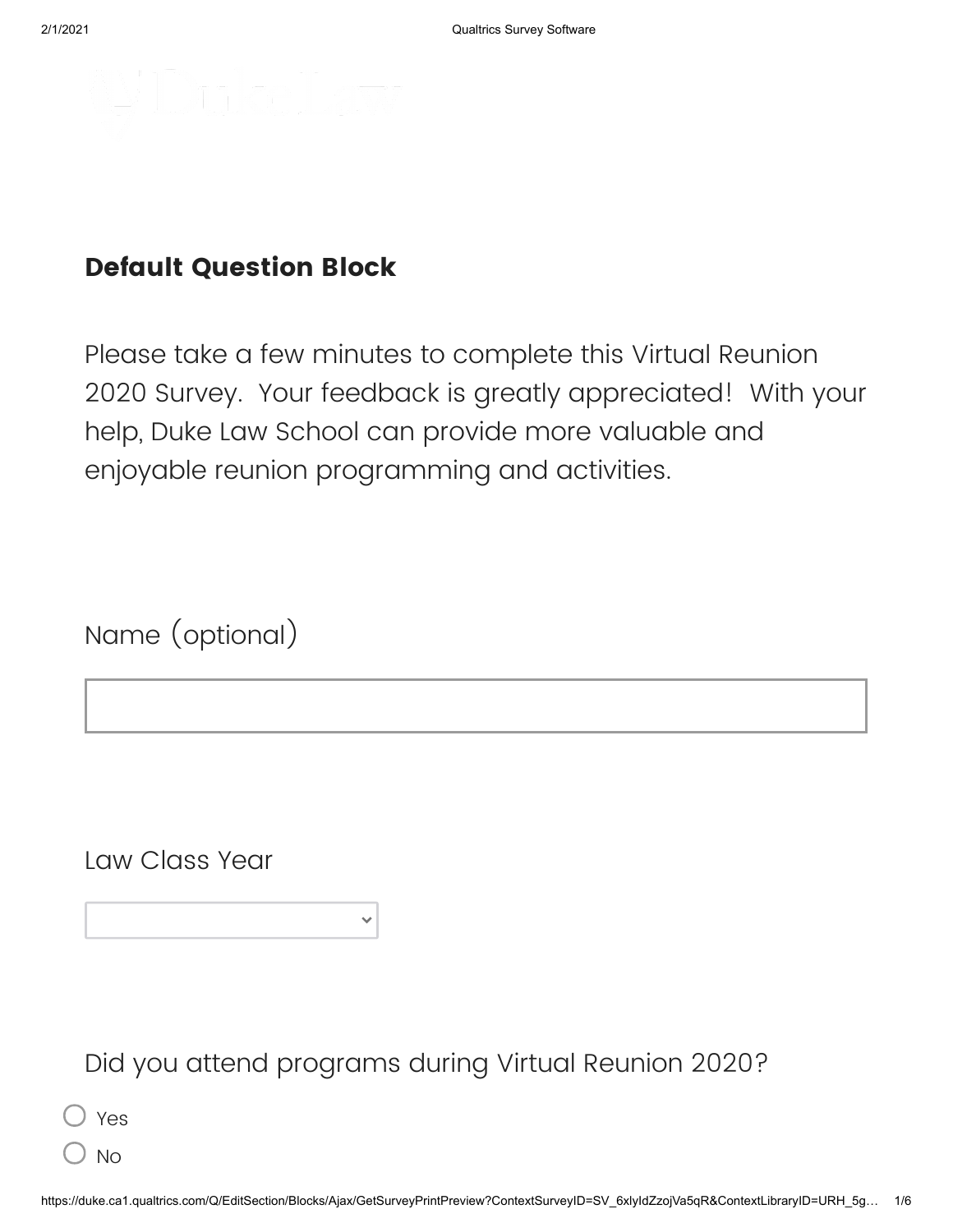## Why didn't you attend Virtual Reunion 2020 programs?

| The timing didn't work with my<br>schedule                 | prefer not to participate in Duke Law<br>activities                                           |
|------------------------------------------------------------|-----------------------------------------------------------------------------------------------|
| I did not find the virtual reunion<br>activities appealing | I did not have access to the necessary<br>technology to participate in virtual<br>programming |
| I was unsure if my friends would be<br>attending           | Other:                                                                                        |

If you have any additional comments or feedback about Duke Law Virtual Reunion 2020 to share, please do so here.

Have you previously participated in Duke Law Reunion events?

Yes

 $\sum$  No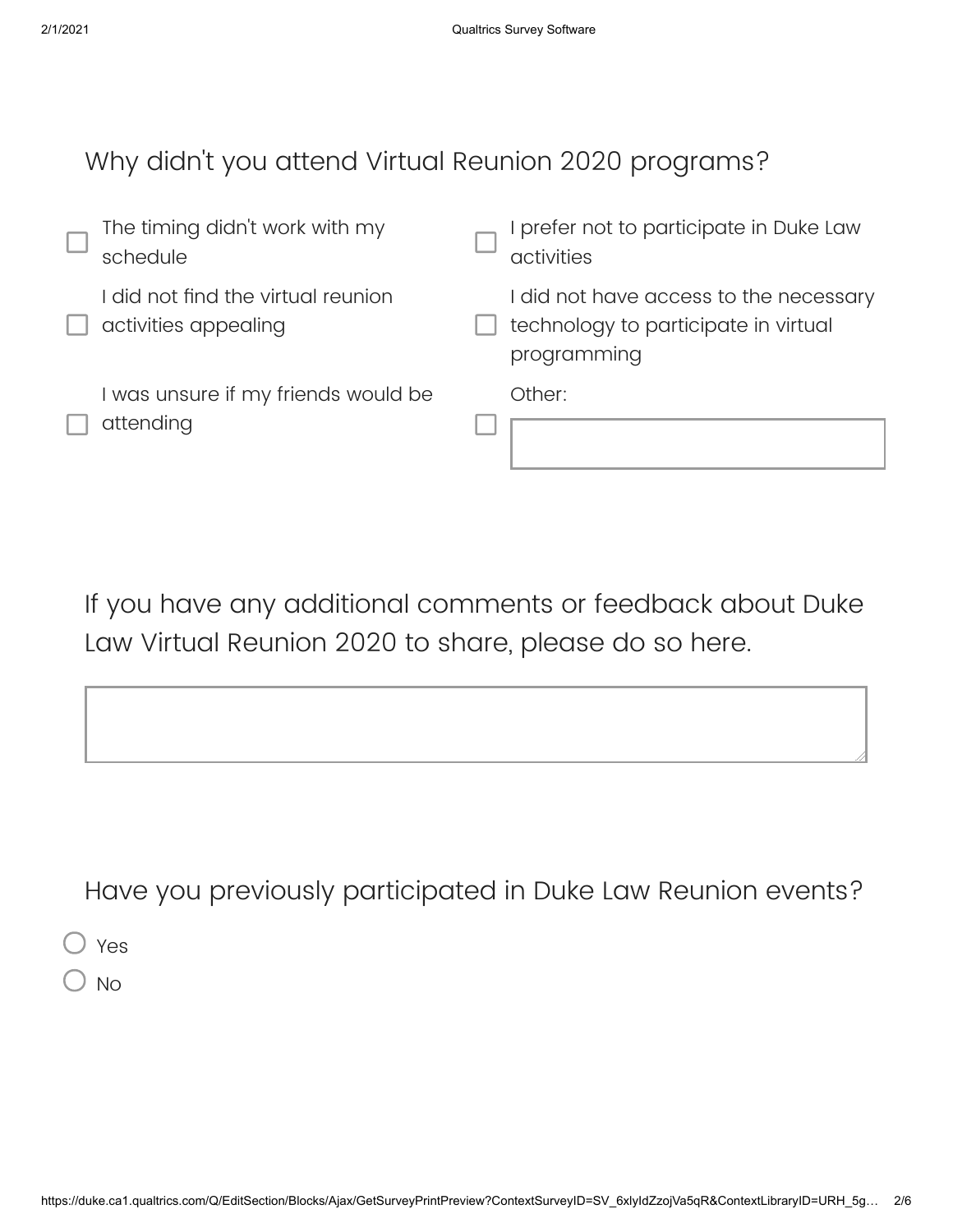If no, please share why you decided to participate in Duke Law Reunion programming for the first time this year.

## Please rate the following items:

|                                                                                                                 | Excellent | Good | Fair | Poor | <b>Not</b><br>applicable |
|-----------------------------------------------------------------------------------------------------------------|-----------|------|------|------|--------------------------|
| The online Virtual<br>Reunion registration<br>process                                                           |           |      |      |      |                          |
| The sharing of Zoom<br>links and virtual<br>programming access<br>information                                   |           |      |      |      |                          |
| The promptness and<br>efficiency of the<br>Alumni and<br>Development staff in<br>responding to your<br>requests |           |      |      |      |                          |

Which of the following virtual activities did you enjoy most? (You may select more than one.)

| <b>Class Events</b>                     | ACCs of Duke Athletics: Academics,<br>Compliance, and Conditioning |
|-----------------------------------------|--------------------------------------------------------------------|
| $\Box$ Town Hall with Dean Kerry Abrams | $\Box$ Lemur Center Ask and Expert                                 |
| $\Box$ Duke History Reexamined          |                                                                    |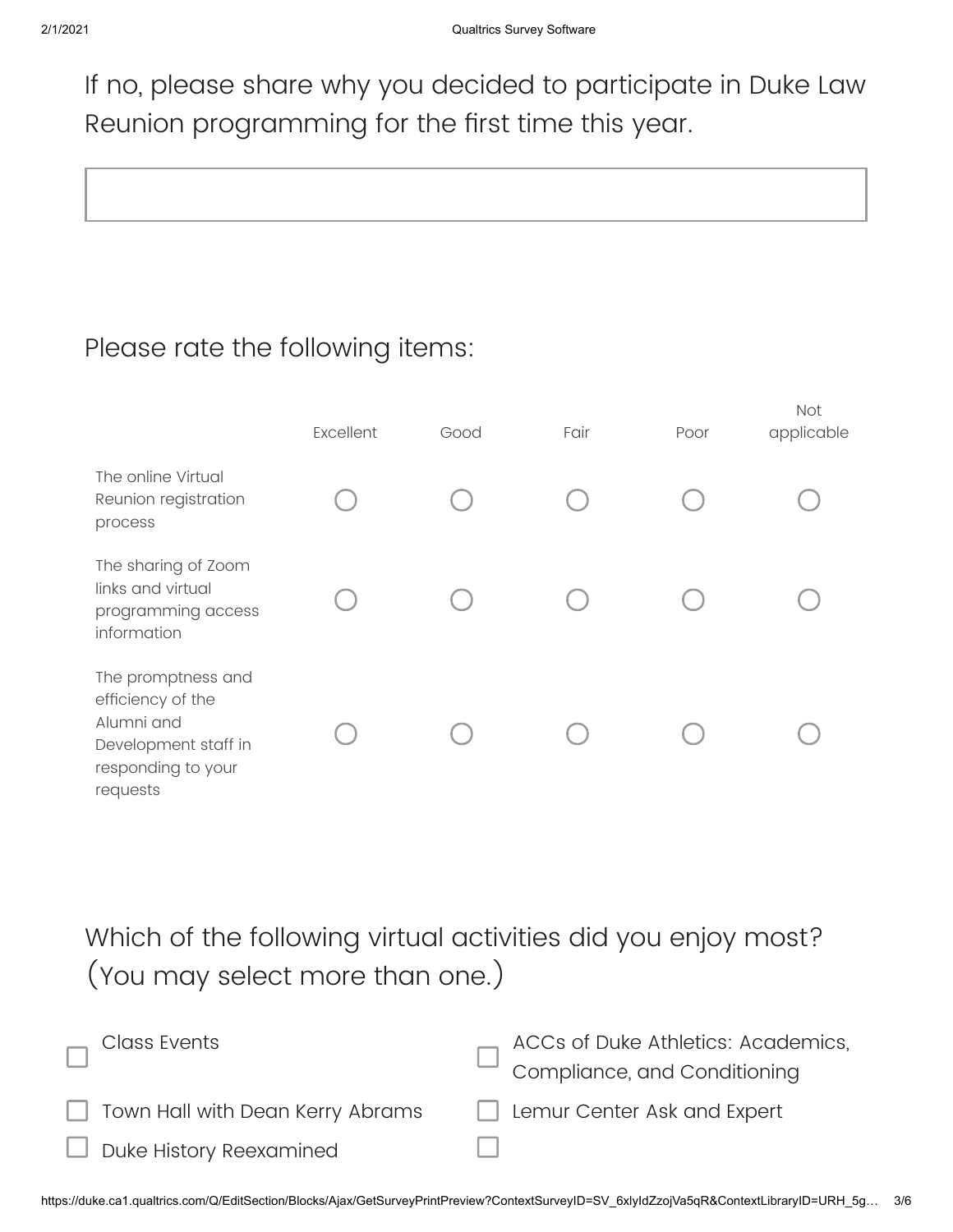| 2/1/2021                                                                                               | <b>Qualtrics Survey Software</b>                       |  |  |  |  |
|--------------------------------------------------------------------------------------------------------|--------------------------------------------------------|--|--|--|--|
|                                                                                                        | Tales of Hope and Strength with Venus<br>Liles         |  |  |  |  |
| Duke Law Goes to Washington, D.C.                                                                      | Tales of Hope and Strength with Jay<br><b>Bilas</b>    |  |  |  |  |
| What is Fraud? with Professor Samuel<br><b>Buell</b>                                                   | Class Memory Boards                                    |  |  |  |  |
| A New Beginning After 44 Years: A<br>conversation with Professor Jamie Lau<br>and exonoree Ronnie Long |                                                        |  |  |  |  |
| Which types of virtual programming most interest you? (You<br>may select more than one.)               |                                                        |  |  |  |  |
| Webinars with Duke Faculty and Alumni<br><b>Speakers</b>                                               | Small group virtual conversations with<br>Duke Faculty |  |  |  |  |
| Class-specific virtual events                                                                          | Virtual affinity gatherings                            |  |  |  |  |
| Family-friendly virtual events                                                                         | Other:                                                 |  |  |  |  |
|                                                                                                        |                                                        |  |  |  |  |
|                                                                                                        |                                                        |  |  |  |  |
|                                                                                                        |                                                        |  |  |  |  |

Please share specific feedback about the programs you attended, and any suggestions for future topics.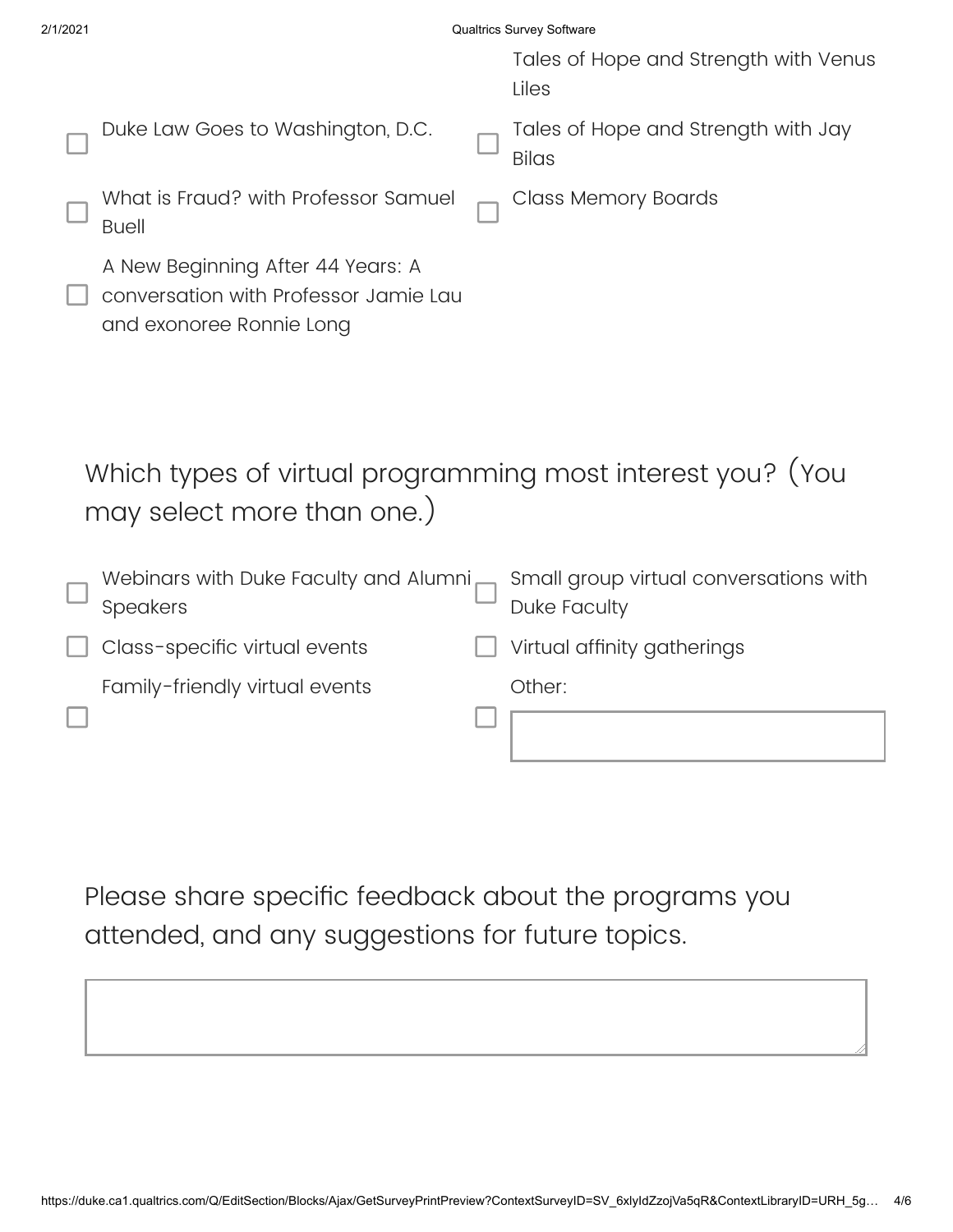| How do you prefer to receive communications about<br>Reunion? (You may select more than one.) |                                                    |  |  |  |  |
|-----------------------------------------------------------------------------------------------|----------------------------------------------------|--|--|--|--|
| Email                                                                                         | Social Media (e.g. LinkedIn, Facebook,<br>Twitter) |  |  |  |  |
| U.S. Mail                                                                                     | Other:                                             |  |  |  |  |
|                                                                                               |                                                    |  |  |  |  |
| Website                                                                                       |                                                    |  |  |  |  |

What was your overall impression of Duke Law Virtual Reunion 2020? What did we do well? What can we do to improve future virtual programming? Any other comments?



Which communication was most helpful in making your decision to participate in Virtual Reunion 2020?

- Email messages from Duke Law
- Email messages from your class committee
- Personal outreach from Duke Law staff
- Social media announcements

Other: